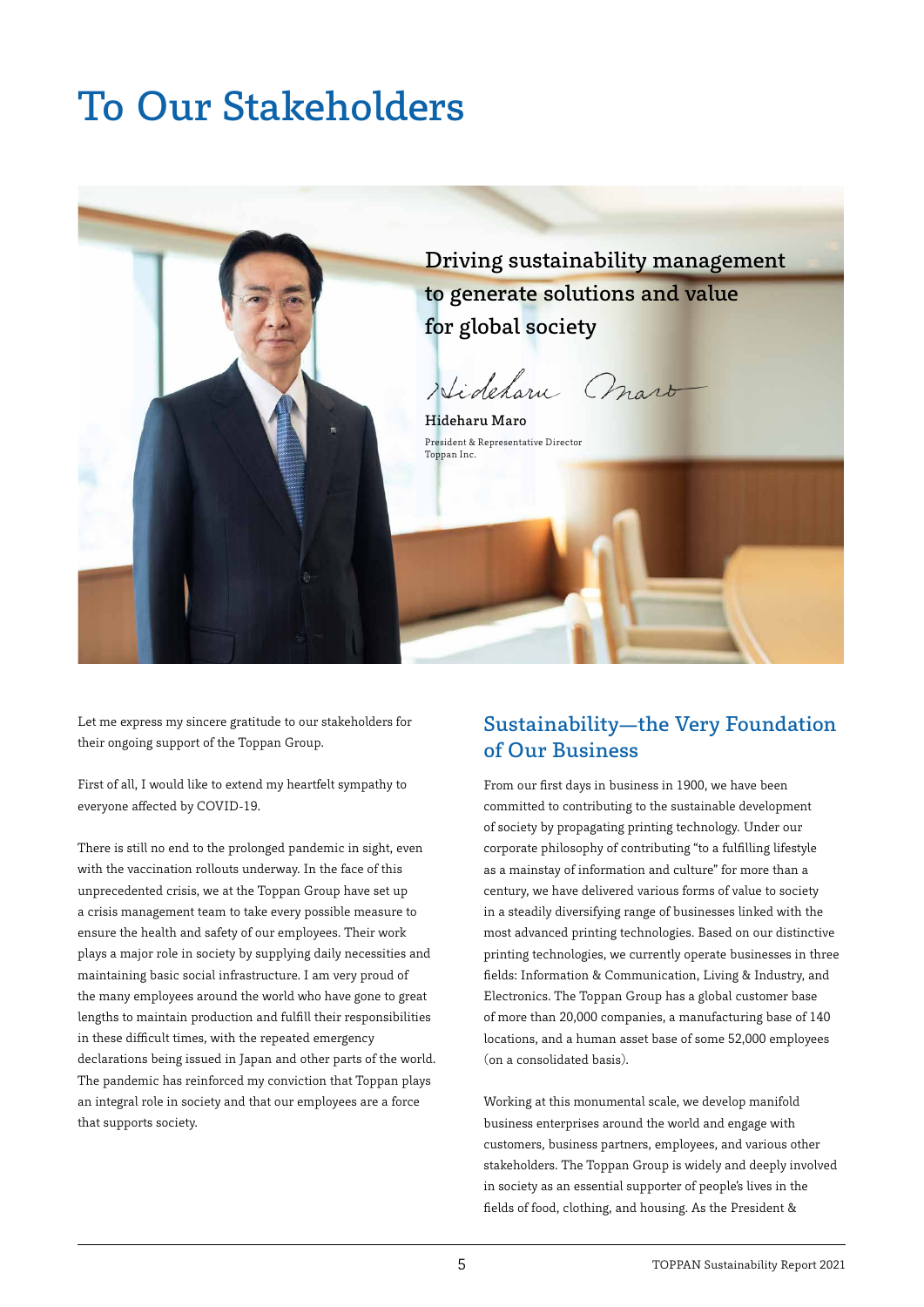Representative Director of Toppan Inc., I take pride in the great social responsibility and social missions we shoulder. Globalization and digitalization have drastically changed the business environment surrounding Toppan in recent decades. Climate change and environmental issues have also become bigger challenges for us. To further enhance our contribution to society as a corporate citizen, we are

### Pursuing Global Social Agendas in Our Own Way

The growing awareness of climate security and human rights issues is fueling global efforts to create a sustainable society. Within Japan, businesses are fast shifting to renewable energy sources to decarbonize the economy. The international community increasingly expects companies to contribute to SDG achievement by addressing environmental and social issues through their businesses. Since its formulation in 2000, TOPPAN VISION 21 has represented our commitment to staying a step ahead of the social changes underway. The vision organizes our corporate structure and basic strategies for sustainable growth (growth fields by technology & expertise) and defines our corporate ideal as "a corporation that creates social value."

As we grow into a corporation that creates value for society, Toppan is looking inward to swiftly address the various challenges facing the Group.

The global market is rapidly changing. All of us are

#### Progress in Toppan's Sustainability Management

promoting sustainability initiatives that link to the United Nations Sustainable Development Goals (SDGs). As a group of companies responsible for social infrastructure essential for the community and people's lives, the Toppan Group has a strong affinity with the SDGs, sustainability management, and environmental, social, and governance (ESG) issues. I believe these are the basic foundations of our Group.

witnessing the accelerated digital shift on the back of big data and AI, as well as the growing demand for sustainable products and services in Europe and the US. As I see it, the transformation of our business portfolio is an urgent management challenge facing us today. In order to build a medium-term foundation for our long-term vision of evolving as "a corporation that creates social value," we have formulated a two-year Medium Term Plan slated to launch in 2021. The plan focuses on three pillars of action to transform our business portfolio: driving digital transformation (DX) business, expanding the Living & Industry business overseas, and creating new businesses. The Toppan Group has always been a technology-oriented corporation. We will intensify the digital transformation initiatives in Toppan's own way. By combining our digital technology with operational expertise, we will push ahead in a drive to develop "Erhoeht- $X_{TM}$ " a hybrid DX service leveraging data.